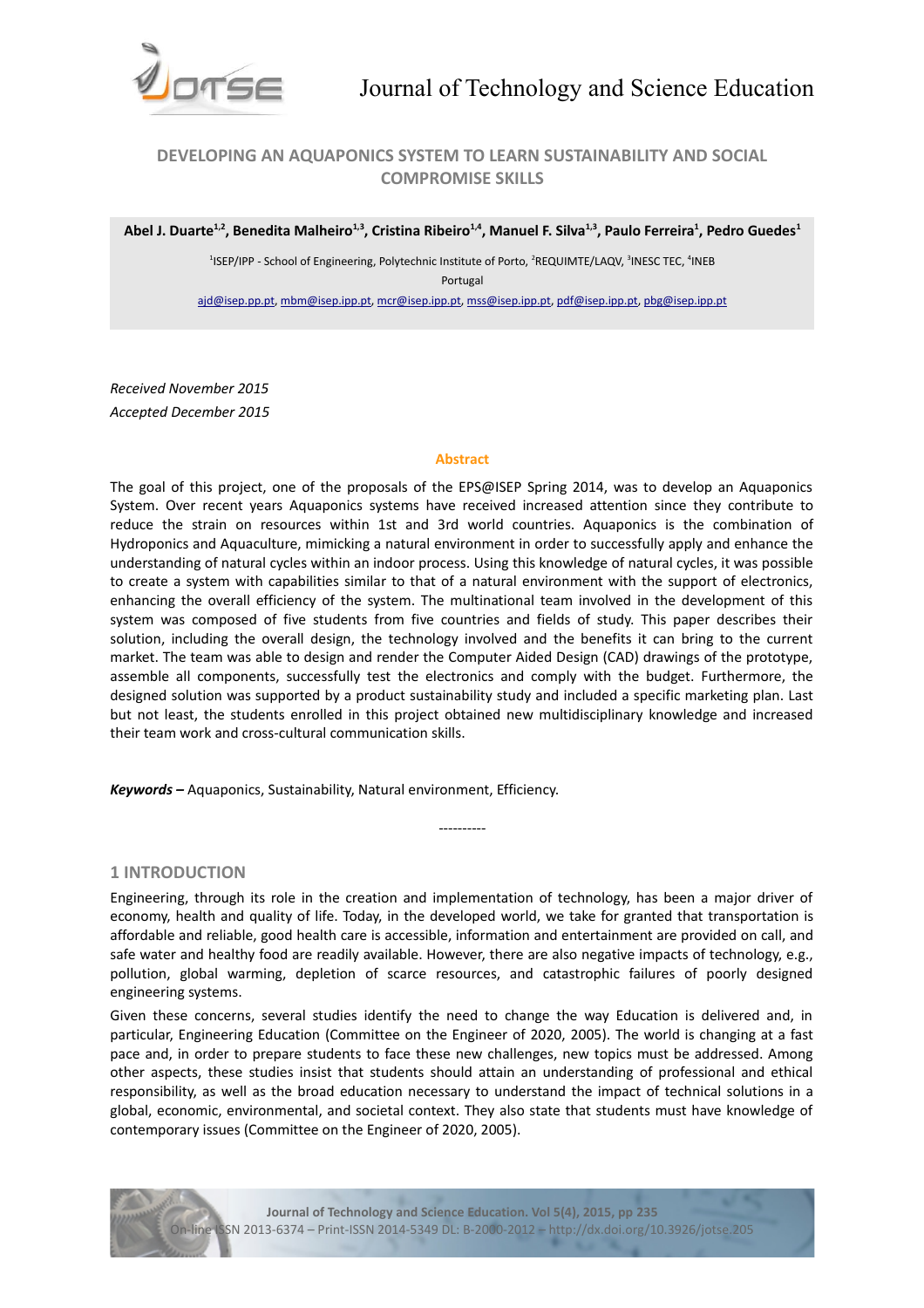According to the report Engineering for a Changing World (Duderstadt, 2008), among other aspects, 21stcentury engineers must:

- be technically competent, globally sophisticated, culturally aware, innovative and entrepreneurial;
- be nimble, flexible and mobile; and
- accommodate a far more holistic approach to addressing social needs and priorities, linking social, economic, environmental, legal, and political considerations with technological design and innovation.

Similar concerns are raised by the American Society for Engineering Education (2010) and the Committee on the Engineer of 2020 (2005).

Therefore, besides scientific and technical subjects, several studies reinforce the need to introduce new topics and concerns in engineering education. Not only aspects such as ethics and deontology should be given more emphasis in engineering (the World Federation of Engineering Organizations model code of ethics is presented in (UNESCO, 2010)) to reduce our vulnerability, by avoiding to repeat the mistakes of the past, and increase our opportunities to emulate "best practice" successes, but also aspects such as sustainability (Committee on the Engineer of 2020, 2005; UNESCO, 2010).

The European Project Semester (EPS) is a one-semester capstone project/internship programme offered to engineering, product design and business undergraduates by 16 European engineering schools which follows these recommendations. EPS aims to prepare future engineers to think and act globally, by adopting projectbased learning and teamwork methodologies, fostering the development of complementary skills and addressing sustainability, ethics and multiculturalism. In particular, sustainable development is a pervasive concern within EPS projects (Malheiro, Silva, Ribeiro, Guedes & Ferreira, 2014).

The work described in this paper was developed during the EPS@ISEP 2014 spring edition. Since the broad objective is training engineers to face the challenges of the 21st century, the aquaponics system is aligned with UNESCO Millennium Development Goal 1 (Eradicate extreme poverty and hunger) and Goal 7 (Ensure environmental sustainability) (UNESCO, 2010) as well as with the "Develop carbon sequestration methods", "Manage the nitrogen cycle" and "Provide access to clean water" Grand Challenges for Engineering (National Academy of Engineering, 2008).

In 2014, during the first week of the EPS@ISEP, the students were presented with several project proposals, including the development of an aquaponics system, incorporating eco-friendly sustainable techniques (Malheiro et al., 2014). Aquaponics is based on a productive system that can be found in nature. It can be described as the combination of aquaculture and hydroponics and this is where the name comes from: aquaponics. The team composed by Anna – a Spanish Mechanical Engineer student, Arlene – a Scottish student of Electrical, Electronic and Energy Engineering, Gwénaël – a French student of Environmental Sciences, Natalia – a Polish student of Logistics and Sean – a student of Product Design from the UK, accepted this challenge. The team stated that "*As a group we came to an early decision that we would like to choose a proposal that incorporated sustainable techniques and be eco-friendly, as this is the future of all design/engineering. As a group we were all interested in creating our own aquaponics system as this is a system/technique that is becoming ever more popular throughout the world, more so in poorer regions and where water is a limited resource*." (Mesas Llauradó, Docherty, Méry, Sokolowska & Keane, 2014).

The goal was to design and build an aquaponics system, as sustainable as possible, to support both fish and plant culture (without the use of soil), based on water recirculation. The system should be able to monitor and control the most important system parameters, to ensure optimum conditions for both fish and plants. This means using sensors to measure several parameters like temperature. The overall budget for the prototype was 250 € (EPS@ISEP Team, 2014) and there were a number of mandatory requirements namely: to use open source and freeware software, reuse any provided components and adopt low cost hardware solutions. Additionally, all EPS teams are instructed to adopt the International System of Units (NIST International Guide for the use of the International System of Units) and to be compliant with the Machines Directive (MD), Low Voltage Directive (LVD) and Restriction of the use of certain Hazardous Substances (RoHS) Directive (EPS@ISEP Team, 2014).

Intensive agriculture and aquaculture present high economic and environmental impacts. This type of agriculture requires large amounts of fertilizers and water, but a large part of these contributions gets lost in the ground and does not benefit the plants, causing waste and pollution. On the other hand, the intensive breeding of fish generates a large amount of organic waste which threatens the environment when released. The combination of both cultures cancels their individual drawbacks (Rakocy, Masser & Losordo, 2006).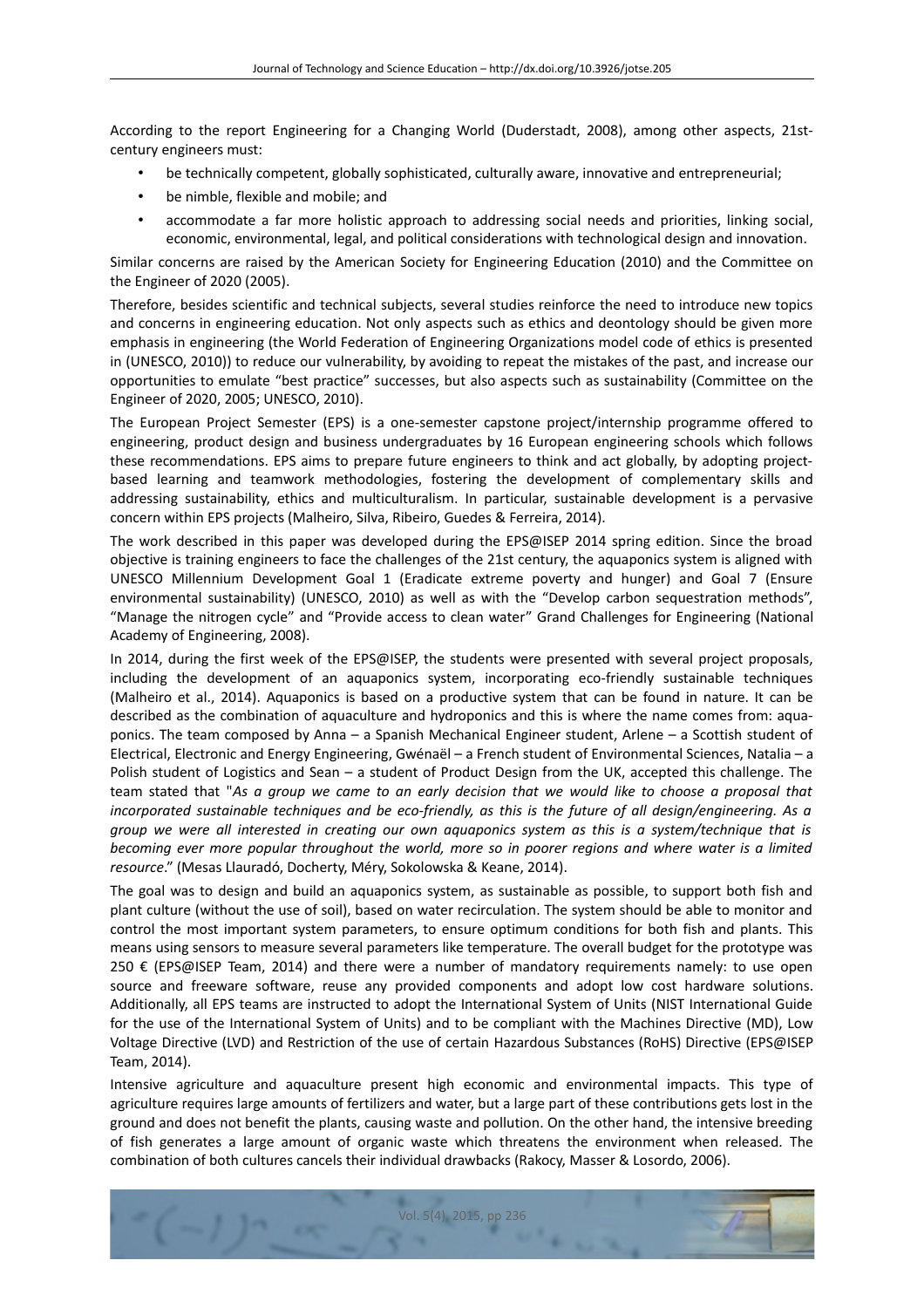In EPS, the first task of a team is to define the set of team governing rules – Team Work Agreement – using the mechanism proposed by Hansen (Malheiro et al., 2014). This set of conflict resolution rules is determined and signed by all team members and is archived in the team folder. The next high priority task is the creation of the project work plan and corresponding Gantt chart. It involves the identification of the project tasks, the definition of their time span and allocation to the team members according to their skills and knowledge. Natalia was responsible for the marketing plan, Sean for the product design, Arlene and Sean for the communication (since they are native English speakers), Gwen and Sean for the ecological footprint and sustainability issues, while Anna was in charge of the ethical and deontological concerns. All other tasks, such as collecting background information for the project, searching for components and materials, designing of the aquaponics system and the project development, besides producing all deliverables needed for evaluation purposes, were responsibilities of all team members.

Although this article is more focused on the technical aspects of this work, according to the EPS rules (Malheiro et al., 2014), the students also had to address other aspects concerning their project, namely the detailed project planning and scheduling for the entire duration of the work, the marketing plan for this product, the ethical and deontological concerns related to the product development and lifecycle, and their project management. These aspects, presented in Section 3, are detailed in the team final report (Mesas Llauradó et al., 2014).

Bearing these ideas in mind, this article is structured into four more sections, namely: Aquaponics, covering related work and methods/technologies within the product; Project Development including overall architecture and components; Experimental Tests and Results presenting the results of tests performed on the prototype; Conclusions, discussing the final thoughts and achievements and some ideas for future developments.

## **2 AQUAPONICS**

The team started by making a study of the state of the art in Aquaculture and Hydroponics, and their integration, i.e., Aquaponics. Hydroponic systems rely on the use of nutrients made by humans to optimise plant growth. Nutrients are manufactured from a blend of chemicals, mineral salts and trace elements to form the "perfect" balance. Water in hydroponic systems must be discharged periodically, so that the salts and chemicals do not accumulate in the water, which could become very toxic to plants. Aquaponics combines the two systems in a symbiotic environment, cancelling their individual weaknesses. Instead of adding toxic chemical solutions to cultivate plants, Aquaponics uses highly nutrient effluent from fish, containing virtually all the nutrients needed for optimum growth of plants. Instead of discharging water, Aquaponics circulates the water between the fish tank and the plant grow bed, allowing the plants to feed from the water and returning clean and purified water back into the aquarium. The water must be topped up at certain stages due to losses from evaporation and plant usage. A simple flood and drain system is recommended so the plants are able to receive oxygen and small breaks from the water to reduce the chance of root-rot (Backyard Aquaponics, 2012; Green Society Association, 2013; Rakocy et al., 2006; Love et al., 2015).

The next subsections introduce theoretical aspects related to aquaponics and outline currently available producers/suppliers of such systems, mentioning also its main components.

## **2.1 Methods and technologies**

In order to build a prototype with a high quality standard an in depth research into Aquaponics was performed, covering the existing methods and technologies.

## **2.1.1 Nitrogen cycle**

The nitrogen cycle is the process by which microorganisms convert the nitrogen in the air and organic compounds (such as within soil) into a usable form (see Figure 1). This is an invisible process that is essential for aquaponics systems to work. It is responsible for the conversion of fish waste into nutrients for the plants. Without this process, the water quality would deteriorate rapidly and become toxic to both the fish and plants in the system. The water in Aquaponics does not need to be treated chemically to make it 'safe', nor does it have to be replaced. In aquaponics, a system is said to have 'cycled' when there are sufficient quantities of bacteria to convert all the ammonia into an accessible form of nitrogen for the plants. The bacteria colonize

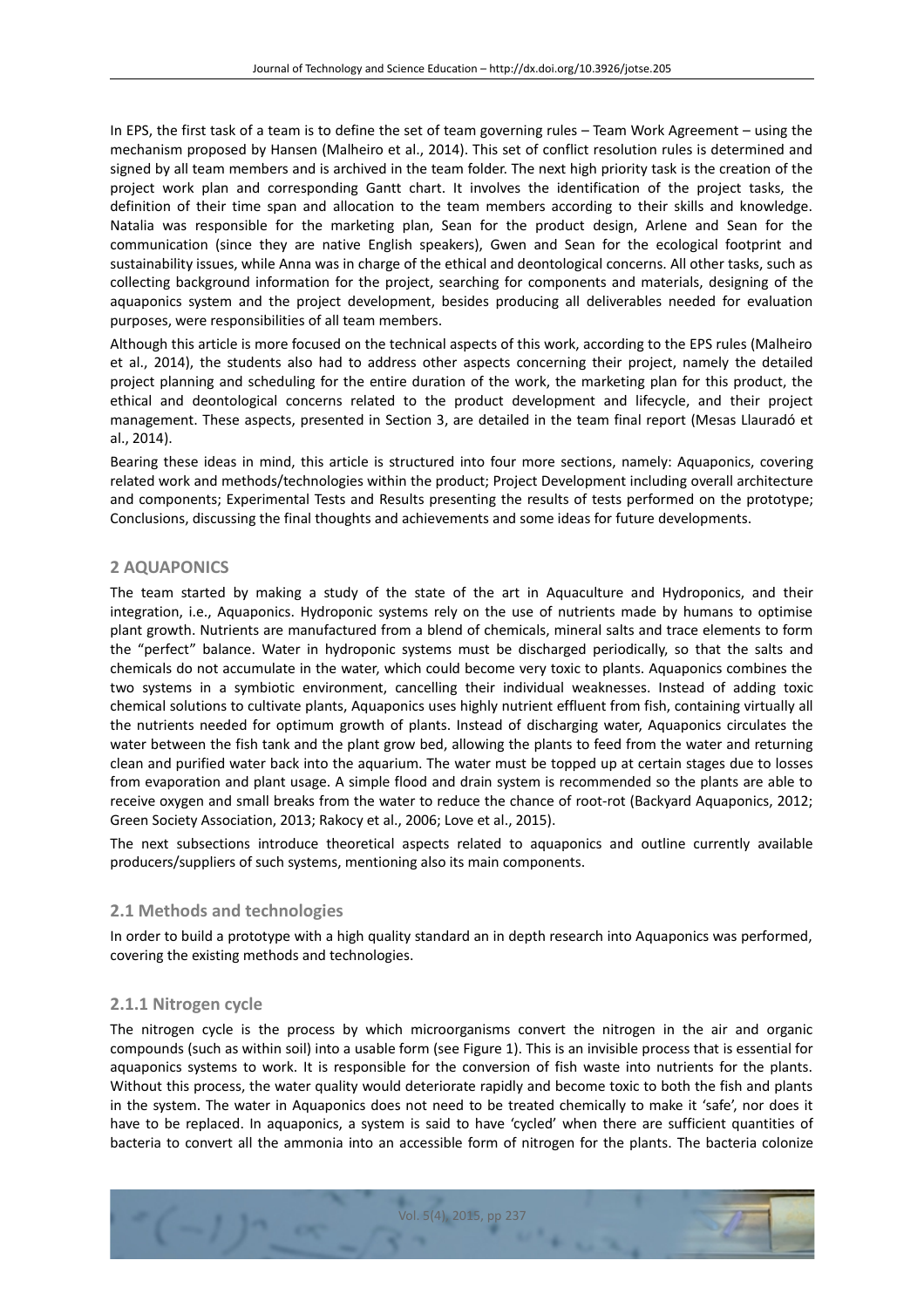naturally the system, i.e., the water column and biofilter (clay pebbles in our case) (Gregory, Dyson, Fletcher, Gatland & Shields, 2012; van Kessel et al., 2010).



*Figure 1. The nitrogen cycle in an aquaponics system (Aquaponics Plans, 2009)*

In this case, while some bacteria convert the ammonia into nitrite, other bacteria converts the nitrite into nitrate (NO<sub>3</sub>). Nitrate is a very accessible nutrient source for plants. Fish will also tolerate a much higher level of nitrate than they will ammonia or nitrite. When all these bacteria are found in sufficient numbers to convert all of the ammonia and nitrite produced in a system, it is said to have 'cycled' (Greenfish Aquaponics, 2011).

In short, aquaponics is an intensive aquaculture system (Gjedrem, Robinson & Rye, 2012) with a "debugging" system constituted by microorganisms to decompose the organic materials present in the fish's dejects into salts (nitrates, phosphates, etc.) and, finally, a hydroponics system to perform the biofiltering of these salts originated by the microorganisms, ensuring that no accumulation of decomposition products occurs.

## **2.1.2 Illustrative example**

Aquaponics is in fact a near self-sustaining ecosystem, which requires minimal input and includes living systems within an ecological cycle (Figure 2):

- Fish are fed and produce excrement rich in nitrogen (ammonia  $(NH<sub>3</sub>)$  and urea), phosphor and potassium. This excrement is the source of nutrients for the plants. The fish food returns to the water in the form of fertilizer (excrement). Since ammonia is toxic for fish, the water has to be filtered to reduce the level of the ammonia so the fish will survive (Buzby & Lin, 2014).
- The water of the tank is pumped and sent to the grow bed where plants/vegetables are grown in a neutral substratum of expanded clay balls. Complex natural reactions are set up where bacteria transform ammonia into nitrites then nitrates.
- Plants can use and absorb the nitrates through their roots.
- This natural filter clears the water of its toxic components, reducing the concentration of toxic levels.
- The clean water is sent back to the tank.
- The water on return generates a water fall for oxygenation (this oxygen will be useful for the fish, plants and bacteria).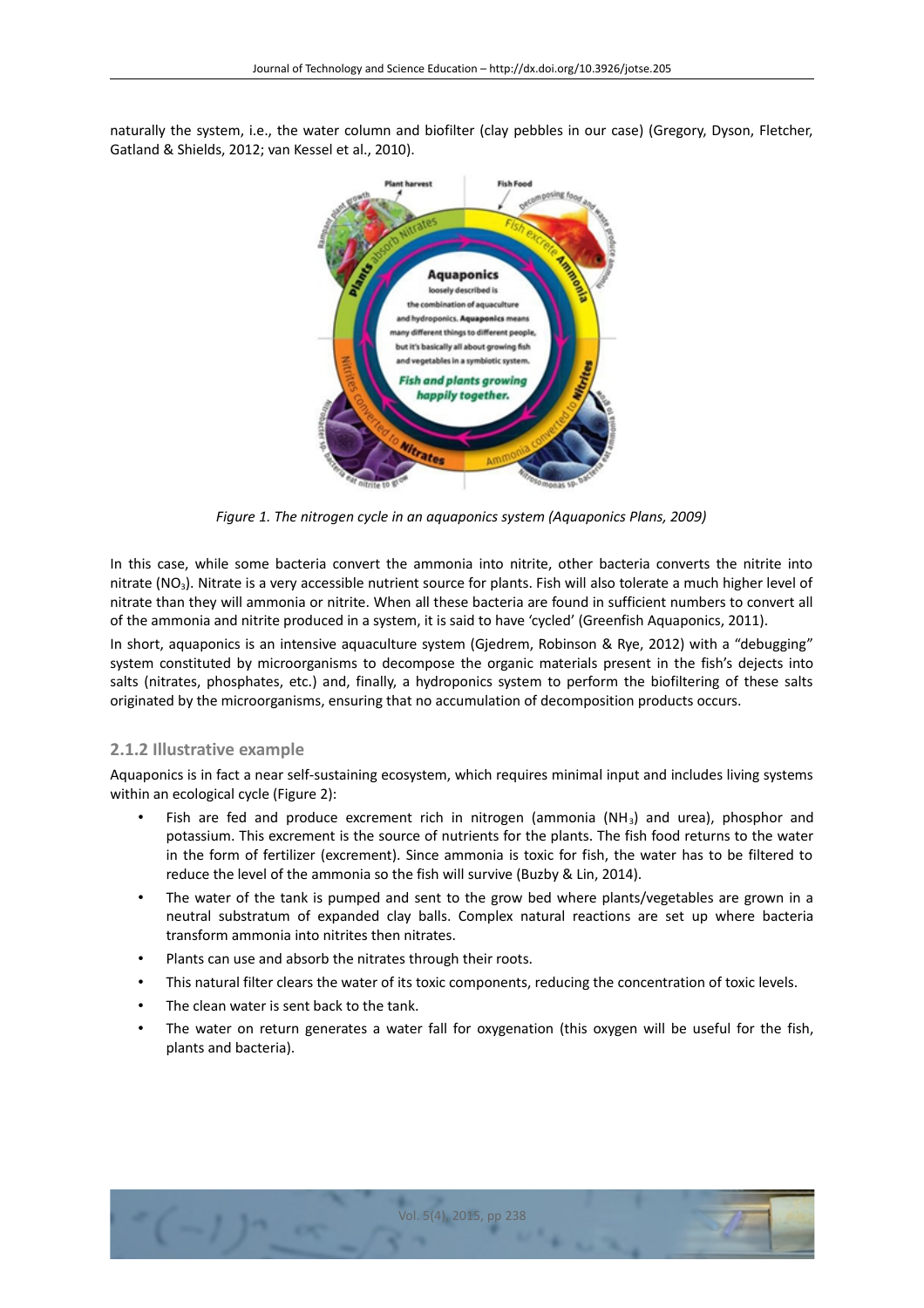

*Figure 2. Work principle of an aquaponics system (Aquaponics Plans, 2009)*

## **2.1.3 Types of Aquaponics systems**

There are three main types of aquaponics systems (Backyard Aquaponics, 2012):

- Media filled beds are the simplest form of Aquaponics. They use containers filled with media of expanded clay or similar (Figure 3). Water from a fish tank is pumped over the media filled beds, and plants grow in the media. This style of system can run with a continuous flow of water over the rocks, or by flooding and draining the grow bed, in a flood and drain or ebb and flow cycle.
- Nutrient Film Technique (NFT) is a commonly used hydroponic method, but is not as common in Aquaponics. NFT is only suitable for certain types of plants, generally leafy green vegetables as larger plants will often have root systems that are too big and invasive.
- Deep Water Culture (DWC) suspends plants, allowing the roots to absorb nutrients from the underlying water. This method is one of the most commonly practiced commercial methods.



*Figure 3. Grow bed with clay pebbles (Japan Aquaponics, 2015)*

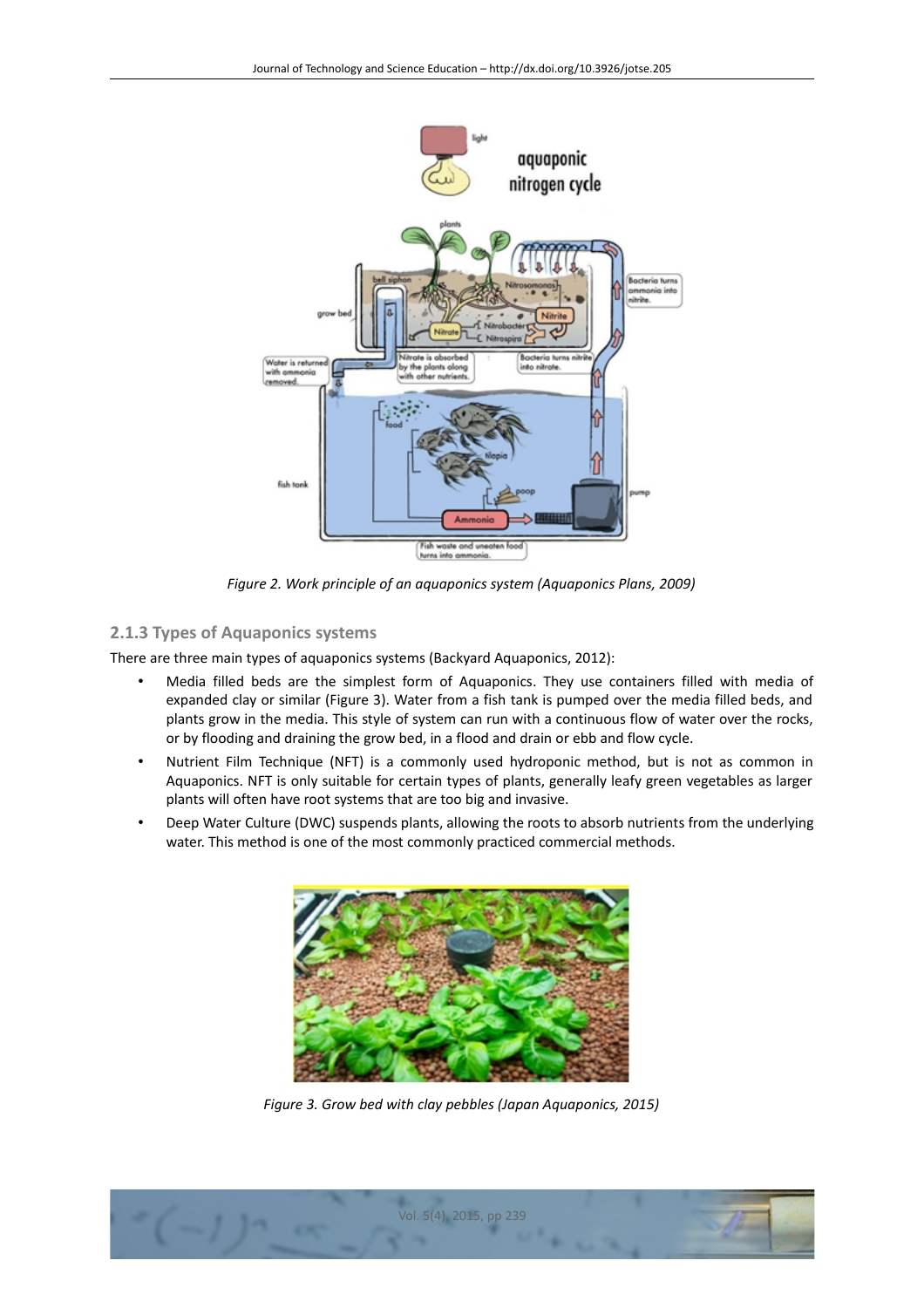The designed prototype is a media based system since it is the most reliable and the simplest method of Aquaponics. Additionally, this kind of set-up requires the least maintenance in comparison to the types presented above (Backyard Aquaponics, 2012a).

## **2.1.4 Cycling the system**

Although there are many approaches to develop a successful media based Aquaponics system, it is necessary to ensure that it is a 'cycle' system, i.e., that a population of bacteria is established in the system to convert the ammonia into nitrates, allowing plants to grow.

Ideally, it would be beneficial to use an existing tank where natural bacteria had already grown and developed, but when creating a new system time must be allowed for the bacteria to grow so that it can alter the ammonia into nitrites and nitrates, allowing the plants to feed. Without these bacteria, fish cannot be introduced in the system. It is possible to encourage the establishment of these bacteria with specific grow bed media. It is therefore a good idea to allow the system to run about a day or two before the introduction of fish or before making long-term plans, mainly because it must be ensured that the system works well and that there are no leaks or other potential problems that can be harmful to the fish.

The following methodologies can be used to improve the cycling of the system:

- Use of a urea-based fertilizer: a method to add a source of ammonia to assist in the establishment of the beneficial bacteria colonies is to use urea fertilisers, generally available in gardening, hardware stores or nurseries. It is a fairly simple method, but it requires careful dosage and regular water tests.
- Ammonia: household ammonia may come from several different sources. As with urea, it requires special precautions with the dosage. The selected ammonia must not affect food quality, since there are many industrial ammonia sources for cleaning that tend to be scented or contain other additives.
- Dead fish/crustacean: it involves placing a small rotten fish or crustacean in the system to allow ammonia emission to feed the bacteria. This is a simple, natural source of ammonia.
- Fish food: it is possible to start an Aquaponics system cycle by introducing fish food. The food will begin to break down on the bottom of the basin and this release of ammonia will cycle into the grow beds and allow bacteria to grow.
- Urine: it is possible to start the cycle of an Aquaponics system by adding urine. Urine contains urea and urea breaks down into ammonia. This method is not suitable if any medical substances are currently being taken.

## **2.2 Related work**

The state-of-the-art survey analysed several prototypes under development as well as existing commercial aquaponics systems. Currently, it is possible to find on the market many aquaponics systems (Mesas Llauradó et al., 2014) but, from the research conducted, no commercial producers of aquaponics systems were found in Europe. However, if the intended market is specified as being the Indoor Aquaponics then the market shrinks vastly. This market can be further reduced by adding the term 'Designer' to the aquaponics system, as many consumers are reluctant to buy unattractive objects for their homes. Overall, this search identified only one real competitor in the household aquaponics market which can be seen in Figure 4. All other systems reviewed lack the necessary appealing design to be placed indoors as an adornment.

## **2.2.1 Back to the roots**

Back to the Roots is a US company established by a group of Berkeley students. In their online shop they offer for sale two products: one is the Mushroom Kit (to grow our own mushrooms) and the other one is the Aquafarm (Figure 4), which they describe as a "Self-cleaning fish tank that grows food" (Back to the Roots, 2015b).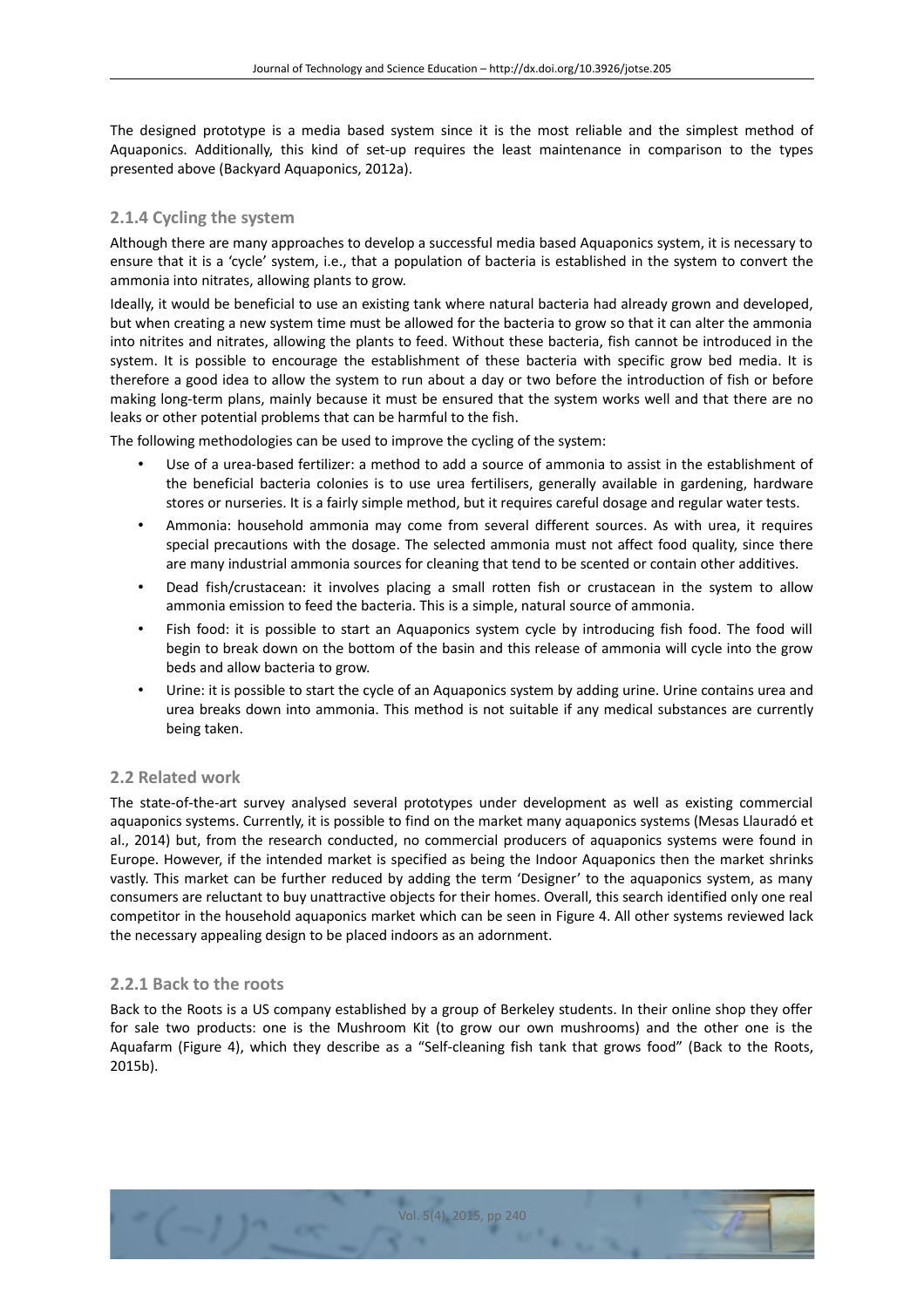

*Figure 4. Aquafarm (Back to the Roots, 2015a)*

The Aquafarm is a simple set-up product that enables the consumer to have a small Aquaponics system at home. The design is basic and simple to manufacture, however it is prone to failing after a short period of time due to its design. The difference between the proposed system and the Aquafarm is that it is able to monitor parameters within the water to ensure the fish's safety, and uses a traditional aquarium, with a simple LED system, to enhance the viewing of the tank.

## **2.2.2 Backyard Aquaponics**

Backyard Aquaponics is a leading edge aquaponics company launched in Western Australia. Initially it was just offering support and information for people interested in aquaponics. Today, the company, which is still a wellknown provider of books, magazines and DVD on aquaponics, has an online store offering a wide range of aquaponics systems. Backyard Aquaponics provides worldwide shipping for some of their products (Backyard Aquaponics, 2012b). The cheapest and the smallest system offered by this company is the balcony aquaponics for 995 USD, depicted in Figure 5, which is definitely not an adornment for the living room.



*Figure 5. Backyard Aquaponics balcony Aquaponics (Backyard Aquaponics, 2012b)*

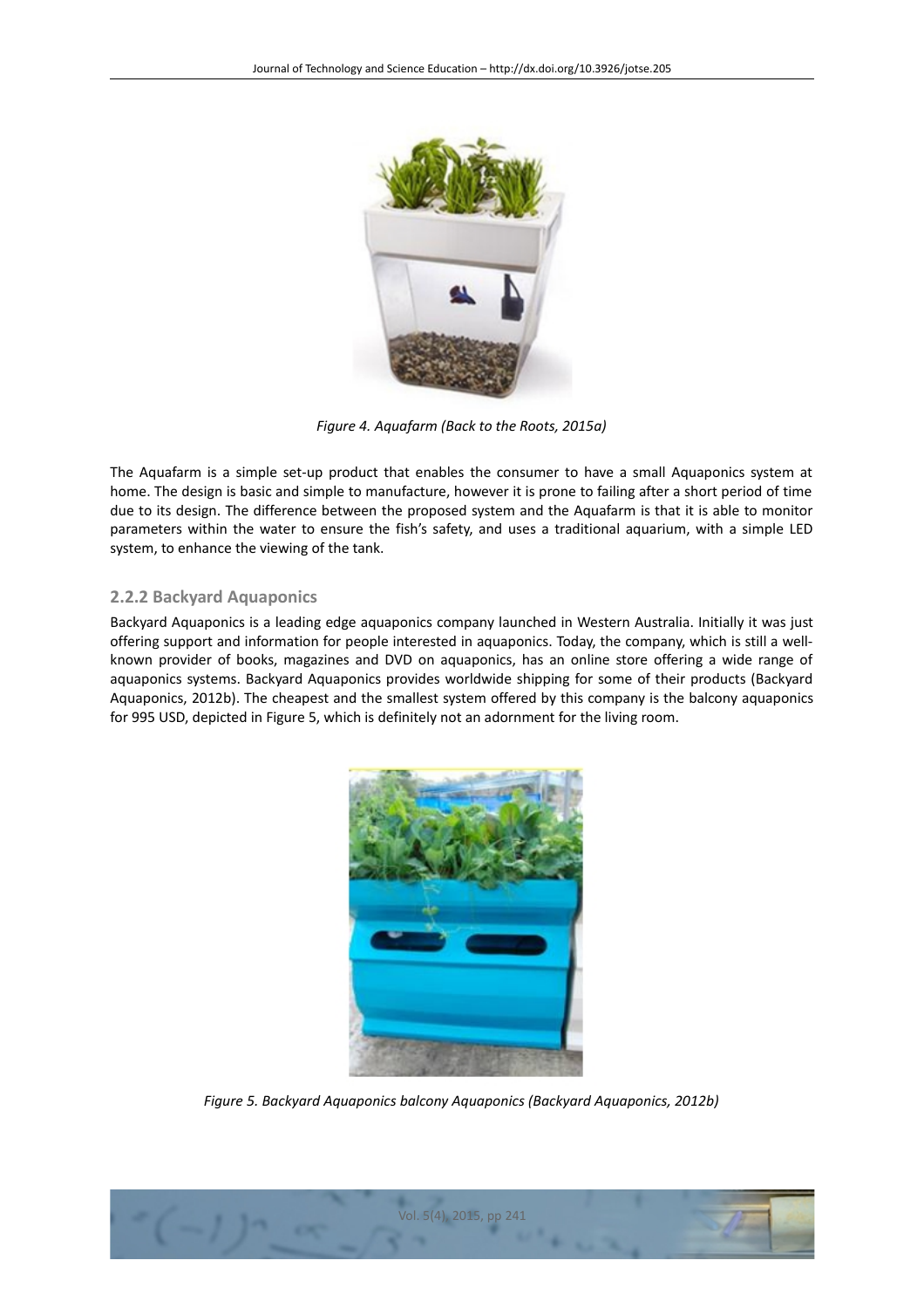## **2.2.3 Nelson Pade's shop**

Nelson Pade's Shop is a USA family company that has been designing aquaponics systems for nearly 25 years. They launched their online shop in 2005 and are still expanding. The shop does not ship their products outside of the USA (Nelson Pade's Inc., 2015). Their smallest and cheapest product is an aquaponics system for home or school for approximately 3000 USD, shown in Figure 6.



*Figure 6. Nelson Pade's aquaponics system for use at home or school (Nelson Pade's Inc., 2015)*

This system is already a "small supermarket" – it can produce about 50 kg of fish and almost 1500 heads of lettuce a year, but it's not a pretty solution to be indoors.

## **2.3 Components**

During the materials procurement phase, the students became acquainted with the characteristics of the electrical components and materials needed for the construction of aquaponics systems (namely power sources, actuation systems, sensors, and controller systems), in order to understand their differences and make a sensible choice of the materials to use in the prototype. Additionally, the system requires a tank, a grow bed, a pump, tubing, plants and fish.

## **2.3.1 Fish tank**

Apparently any waterproof packing container can be used as water-tight, food-safe and fish safe. The material must be resistant to water, avoid to contaminate or not impart colour to water and be transparent (and its transparency should not change over time), at least for the major part of the container.

Its size depends on the number of fish to accommodate and on the size of the grow bed. To build this prototype the team chose a 28 l tank, made of acrylic glass (Plexiglas). Its shape should facilitate spontaneous constant cleaning of the transparent area (Rasmussen, Laursen, Craig & McLean, 2005).

## **2.3.2 Grow beds and growing medium**

An aquaponics media filled grow bed is simply a suitable container filled with a growing media such as gravel, hydroton (expanded clay) or lava rock. It performs four separate functions:

- provides support for the plants and for the roots to take hold;
- is responsible for mechanical filtration;
- is a source of mineralization; and
- is a biological filter (support for biofilm).

Although a grow bed can be made of a variety of materials, care should be taken to make sure it fulfils certain criteria. First and foremost, it should be safe to use and should be made of materials that will not leak unwanted chemicals into the water, or that will affect the pH of the water (Japan Aquaponics, 2015).

Vol. 5(4), 2015, pp 242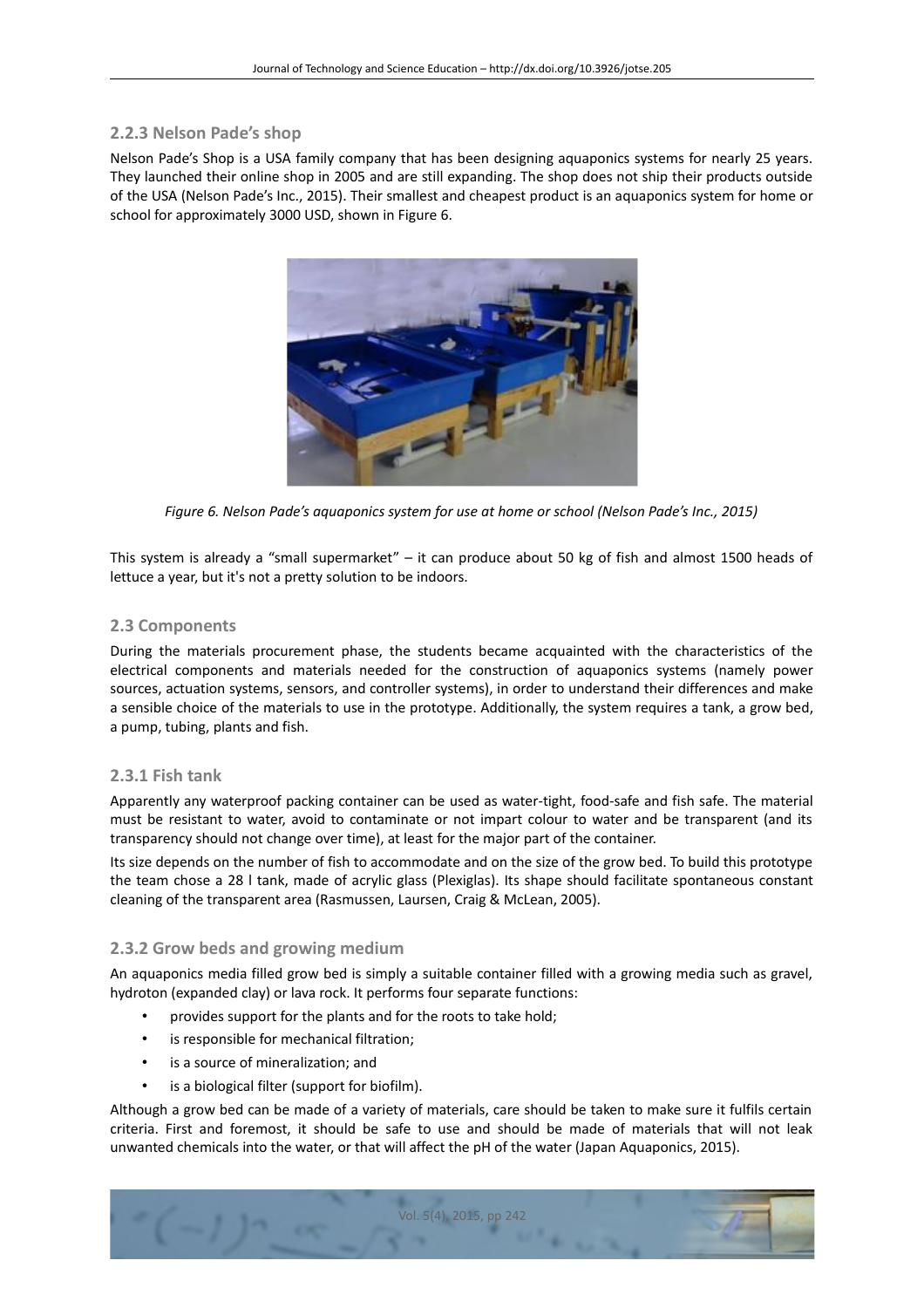The grow bed was built from 5 mm acrylic and filled with small plant pots to hold the expanded clay pebbles as they are the lightest and the cheapest media available. This grow bed must allow the water to leak back into the fish tank in cascade form, to promote the water oxygenation.

## **2.3.3 Pump**

A water pump is needed to circulate the water from the fish tank through the grow bed and back to the tank. The velocity of the water flow must be sufficiently fast so as to periodically renew all the fish tank water but cannot be too fast to allow the microorganisms to adhere to the growth bed – usually, a good estimation is 5 m<sup>3</sup>/d to 23 m<sup>3</sup>/d (Endut, Jusoh, Ali, Nik & Hassan, 2010). The selected pump was the Syncra Silent 0.5 Multifunction Pump.

## **2.3.4 Tubing**

Tubing is needed to carry the water through the system. Water pumps generally use half inch tubing while air pumps are set up for quarter inch tubing. Plastic tubing is available in both clear and black; black tubing deters algae from growing and clogging the tube.

## **2.3.5 Plants**

The growth rate of plants in Aquaponics systems can be quite phenomenal. The advantage of the Aquaponics vegetables over vegetables grown in soil is that during the warm season plants get water as much as they need due to regular flooding of the grow beds, whereas in regular farming the land could go dry for an extended period of time.

Plants grown in the ground can use water around their roots very quickly in hot weather, which leads to wilting if there is a lack of water on a hot day. In an Aquaponics system, plants are watered continuously, so that they always have water, regardless of the ambient temperature.

Grow beds with gravel or clay balls seem to be the most effective for the cultivation of a wide range of plants, and it seems that most of the herbs and vegetables adapt well to Aquaponics. Of course, some plants will not work as well as with other methods. There are over 300 different aquaponics plants. The major group that will not grow are root vegetables (Endut et al., 2010; Aquaponics How To, 2015). Since the Aquaponics System is described as a small kitchen garden, it is recommend growing common herbs such as basil, thyme or rosemary.

As with all gardens, deficiencies in plants can occur, but, in general, they are easily treated. Algae extract is an excellent way to compensate for the shortcomings of all minerals that may be lacking in an Aquaponics system. As algae extract exists in many different forms, it is important to select one free of harmful additives because it will end in the fish, bacteria, plants and, ultimately, in the final consumer. It is also possible to use powdered minerals. Minerals are easy to find in many compounds, but, again, it is wise to pay special attention to their ingredients. The best way to address deficiencies is to use a good quality fish feed, i.e., fish food with a biproduct containing many minerals and trace elements.

## **2.3.6 Fish**

Fish are the driver of the Aquaponics system, since they provide nutrients for vegetables/plants and, when edible, protein. Raising fish can be a little intimidating, especially those without any previous experience, but it is simpler in an Aquaponics system than in an aquarium.

Climate and available supplies are the major factors that need to be considered before choosing the type of fish for an aquaponics system. The fish and plants selected for the Aquaponics System should have similar needs as far as temperature and pH. There will always be some compromise between the needs of the fish and plants, but, the closer they match, the biggest the success (Nelson and Pade, Inc., 2015). In Australia, for example, Aquaponics Systems are widely used and it is not uncommon to see the farming of trout in winter and Barramundi or Tilapia in summer. There is also the possibility to use only one species that can live both in summer and in winter, but these fish take in general more time to grow. In France the Trout keeps steady growth throughout the year. Worldwide, the most used fish are Tilapia, the Barramundi and Nile perch. These three species require heated water.

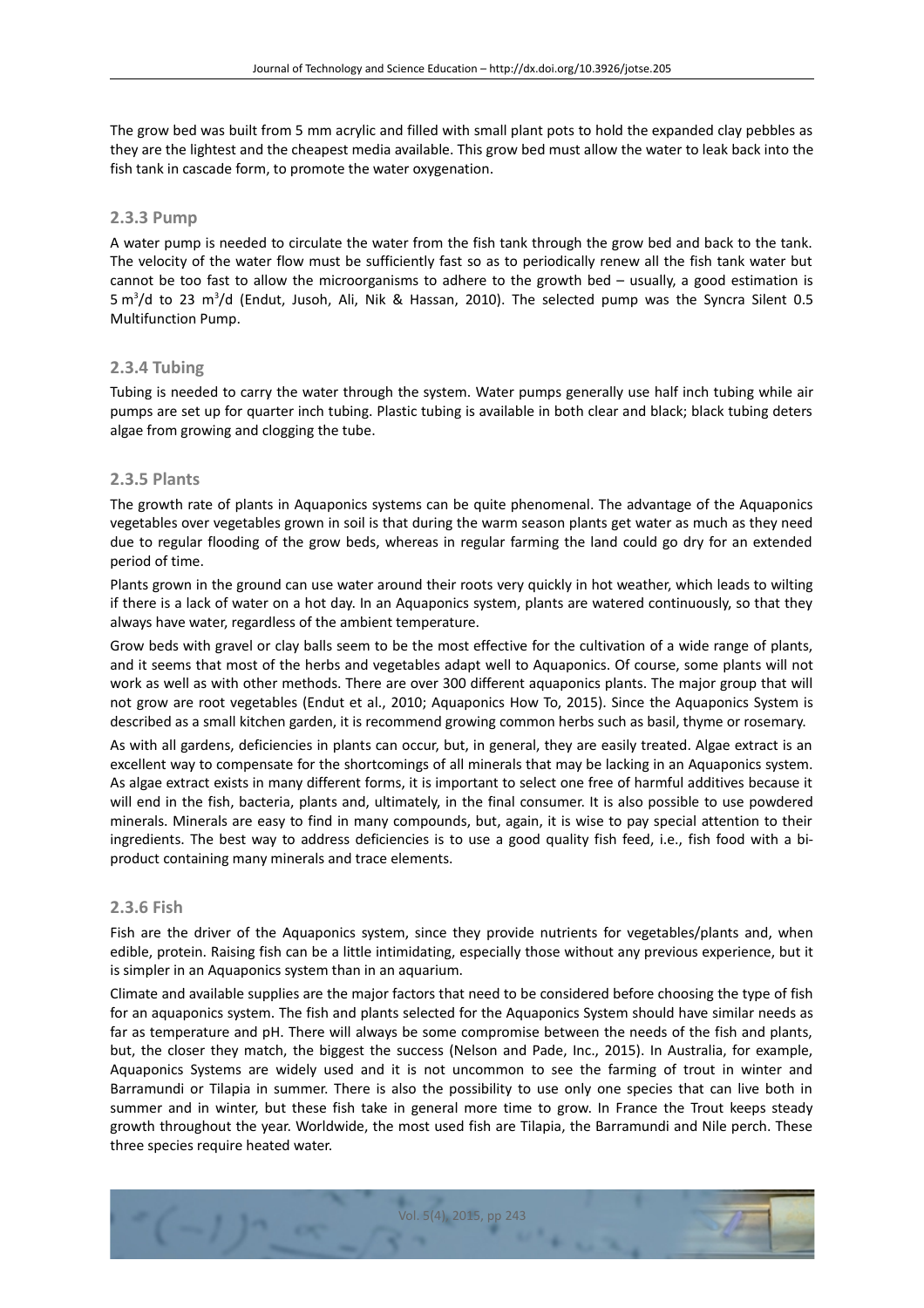The number of fish in the system is a constant subject of debate among people who practice aquaponics. Levels of fish stocks in a system can be as high as in intensive aquaculture, but if the density rises, the probability that things go wrong increases. In high density aquaculture it is needed to monitor all parameters of the water to be sure that the conditions are maintained at the optimum level. With lower quantities of fish stocks, the risk is reduced. The growth rate of plants in the slightly dense systems may still be very impressive. Therefore, to ensure the safety of fish and plants, the parameters of the water should be frequently controlled and the level of fish stock should be adjusted to the tests' results (Buzby & Lin, 2014).

In the Aquaponics System, the tank will be stocked with Convict Cichlids (*Amatitlania nigrofasciata*) (Figure 7) since they do not require much space and are easy to take care (Wikipedia, 2015a).



*Figure 7. Convict Cichlids (Wikipedia, 2015a)*

## **3 PROJECT DEVELOPMENT**

This section presents the design and development of the Aquaponics System, including the mechanical and electrical architecture, and the definition of its set of functionalities.

## **3.1 Eco-efficiency measures for sustainability**

The design and development of an Aquaponics System emphasizes the eco-efficiency measures for sustainability considered. During the project, the team had to address the three spheres of sustainability, namely the environmental, economic and social impacts associated with the product they purpose to develop, as well as its lifecycle analysis (Mesas Llauradó et al., 2014).

In the Energy and Sustainable Development module, the team addressed the set of eco-efficiency measures for sustainability to take into account during the project development and latter industrialization and commercialization. It is of particular importance to state that the economic impact of aquaponics can be extremely large if done correctly. As with regular farming, aquaponics requires land in order to set-up the system. Initially aquaponics is very expensive with its set-up costs compared to agricultural farming due to the need for tanks, piping, media, etc. But this initial cost is reduced by larger profit margins due to aquaponics allowing plants to grow faster and is an organic system with the plants being healthier than unnaturally fertilized plants. Coupling the fast, healthy growth of plants with large fish farming, aquaponics is a two in one system. Also, organic foods are on the rise across the world with people looking to healthy alternatives to cheaply manufactured/processed foods. Furthermore, Aquaponics reduces the strain on resources by allowing the user to both farm and eat the fish within the system and grow/harvest the plants that are produced. This system is not fully sustainable, but has a large reduction on key resources such as water, requiring only 10 % compared to agricultural farming.

Through sustainable manufacturing and the use of recycled materials (glass, plastic, etc.) the team goal was to create a product with little impact on the environment. This footprint would be continuously kept low by the correct use of the system which would need up to 90 % less water than traditional farming and the only real input would be the energy to power the electronic system and food for fish.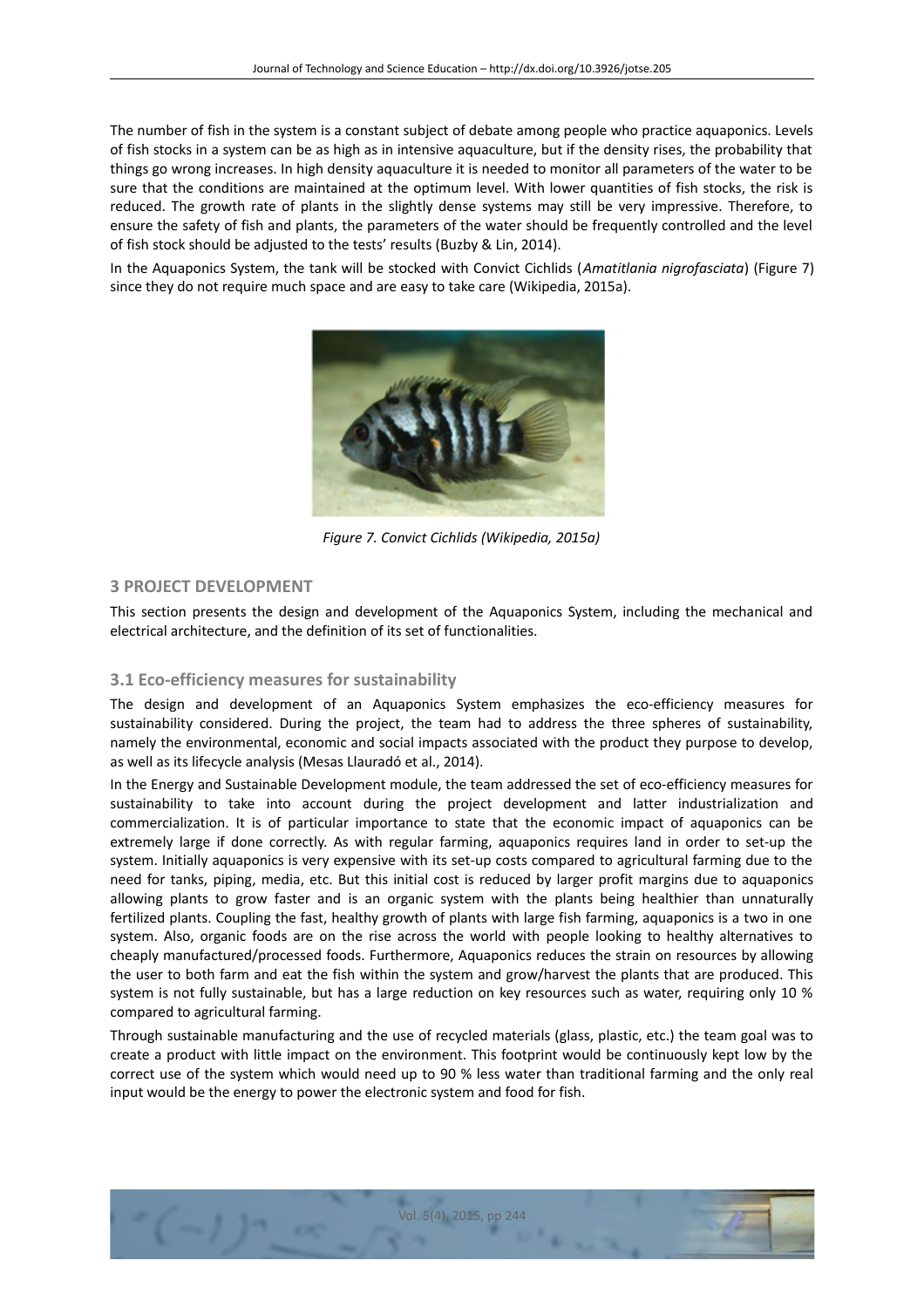## **3.2 Marketing plan**

In parallel with this study, in the Marketing and Communication module, the students defined the market plan for the product. They researched the market and identified the customer's requirements to define a product matching those needs. This knowledge allowed the team to create a customer oriented marketing strategy and to develop an integrated marketing program. With this purpose, the team performed an environmental analysis, consisting of a Political, Economic, Social and Technological analysis (PEST-Analysis) of the macro‐ environment and of the micro environment, and a Strengths, Weaknesses, Opportunities and Threats (SWOT) analysis, defined the strategic objectives for the project, performed the market segmentation, defined the positioning of the product and, finally, defined the marketing mix.

Based on the market analysis, the team decided to target the household market, as a small system would be easier to control and keep sustainable compared to a large (small farm) sized system (Mesas Llauradó et al., 2014). Such a system would also allow creating an aesthetic product for the home, an easier control over the environment and would require a smaller electronic system. Even though there are many large scale aquaponics systems, there are not many for indoors usage, making this area an interesting target market. With the recent increase in both sustainable products and the purchase of organic foods, there is a large market share available for quality aquaponics systems.

The students also concluded that there are three regions in the world where organic food production gained popularity during the last 15 years - the USA, Australia and countries of the European Union. Since the main competitors are operating within the Australian and American market, the team chose the countries of the EU as their target region.

To fully achieve these objectives, the design was focused on creating an aesthetic and attractive look for a modern indoor Aquaponics system.

#### **3.3 Ethical and deontological concerns**

Finally, in the Ethics and Deontology module, the students analysed the ethical issues surrounding the product as well as more general ethics on a wider range of issues. In several cases, ethical conflicts and difficulties are encountered in the process of developing, launching and selling a new product. These conflicts can often be complicated and, in order to be able to find the right solution and have everyone's best interests at heart, it is needed to adopt a concrete set of ethics. Regarding the ethical and deontological concerns faced by the students while developing the aquaponics system, they addressed aspects related with engineering ethics, sales and marketing ethics, academic ethics, environmental ethics, liability aspects, and intellectual property rights.

Regarding environmental ethics, i.e., the relationship that humans have with the natural environment, many environmental aspects had to be taken in account by the team in the design of the aquaponics system. The main objective was to make the environment adequate for fish and plants to live. The team identified the following aspects as deserving a special attention:

- Meet the nutritional requirements of the fish species.
- Clean water frequently.
- Tank size fish retrieve the oxygen from the water, therefore, it is essential to have a tank with appropriate dimensions (larger rather than a small tank).
- Correct pH.
- Right temperature.
- Good light.
- Decoration. Habitat complexity plays a much larger role in shaping aggressive behaviour than most other factors.

Furthermore, environmental ethics must serve not to hinder future generations. Therefore, the team stated that they have to be responsible with natural resources that they are using. In their aquaponics system they want to use materials which can be recycled.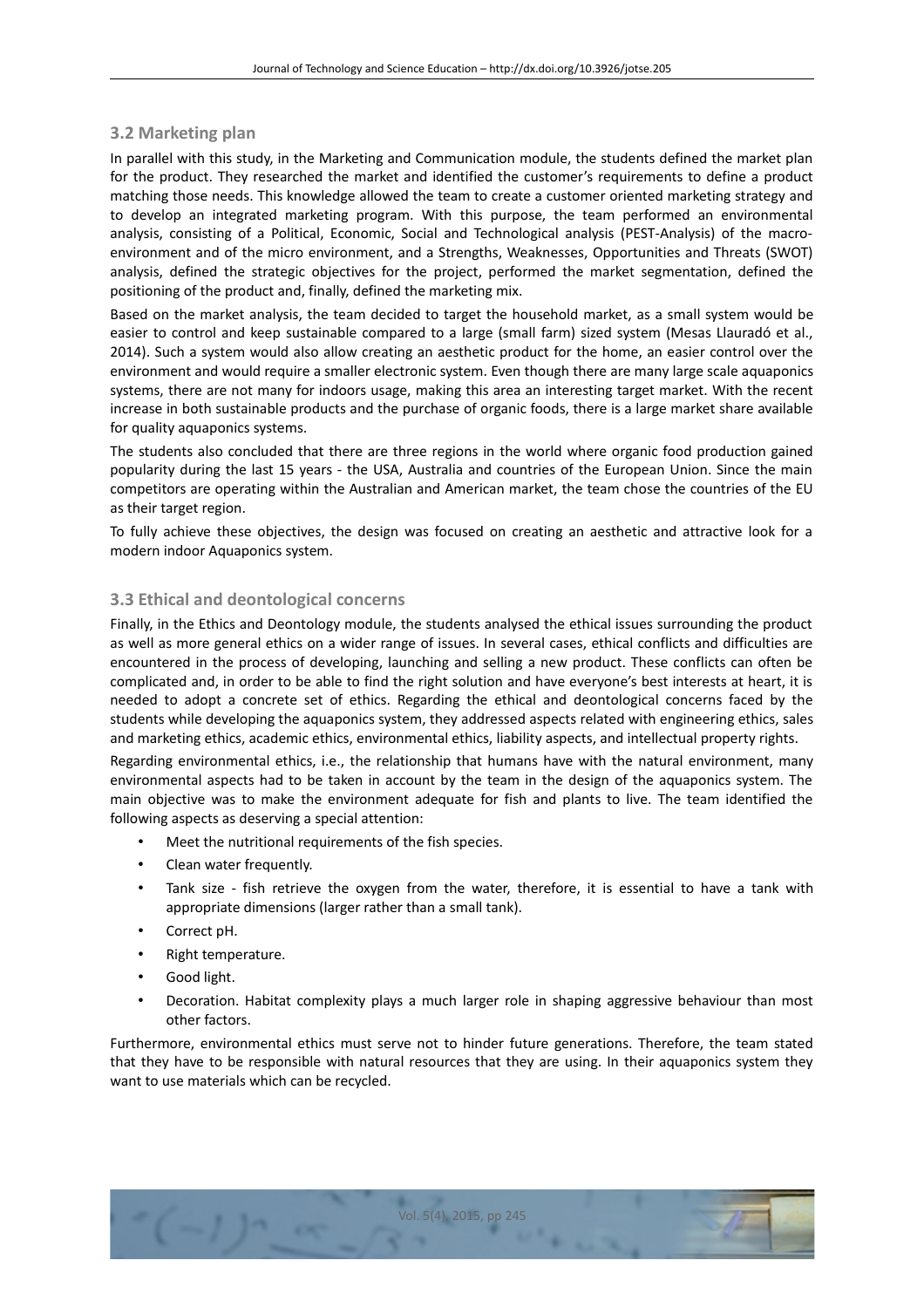## **3.4 Design**

Since the project proposal did not impose any restraints on the physical appearance of the product, the team could be creative. The initial design aim was to be sleek and simple, avoiding to be an intrusive object in the home. This is where the cylindrical shape came into the design. However, this idea was abandoned when the team concluded that the cuboid tank would contain more water, due to its corners, when compared to a cylindrical shape. This would also improve the well-being of any fish kept within the tank as fish prefer a large body of water to swim freely.

The change of shape provided a stronger base for the tank but produced weak spots at the corners. This would be tackled by metal supports hidden behind the veneer/plastic strips that would wrap around the base and top. The design would incorporate the Light Emitting Diode (LED) strips around the underside of the grow bed for aesthetic appeal (Rasmussen et al., 2005). Therefore, the grow bed design follows the shape of the cuboid tank apart from an area taken out the back middle section. This allows the pump to sit in the middle of the tank and feeding of the fish with ease. This area will often be covered from view by the plants growing within the grow bed and does not take anything away from the physical appearance of the tank itself (Figure 8).



*Figure 8. Design of the system*

## **3.5 Mechanical structure**

The designed structure includes the fish tank, the plant grow bed, a bell siphon together with a fail-safe pipe and the electronic components housing.

## **3.5.1 Bell siphon**

To ensure even and intermittent (periodically fills and empties the growing bed) flow of water throughout the grow bed, it was decided to use a simple method inspired by the bell siphon (Figure 9). This method simply involves a tube with a smaller diameter than the pump tube so that the grow bed could fill with water as the smaller tube could not expel the rising water as quickly as it was being pumped into the grow bed. This small tube would be surrounded by a similar guard/filter to stop any waste/dirt.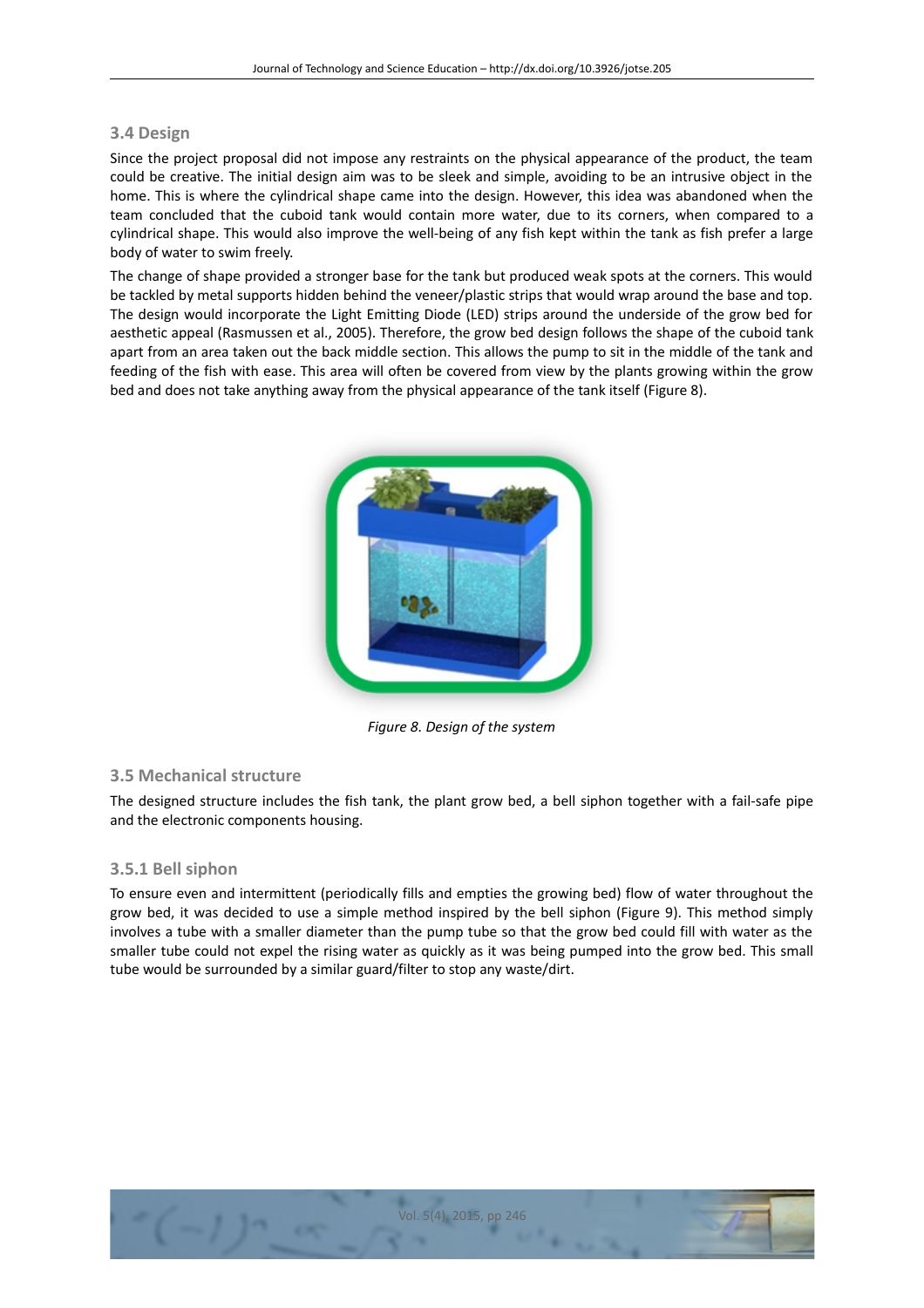

*Figure 9. Bell siphon water path (Wikipedia, 2015b)*

## **3.5.2 Fail-safe pipe**

Originally it was planned and designed to have small cut outs where the pipe entered the grow bed as fail safes in-case the bell siphon/stand pipe failed. It was found that these cut outs would not direct the water directly back to the tank and this could lead to splashes over the side of the tank. The decision was to use a single pipe at a pre-set safety level. The pipe itself must be larger than the pump pipe so that outgoing water flow is faster than the incoming water flow that it does not spill over the side of the grow bed or reaches the level of the electronics casing. The fail-safe stand pipe can be seen in Figure 10 and clearly shows its large size to easily remove the water. Two holes were placed to limit the height of water in the growing bed, thus preventing the water entry into the housing with the electronics and itself spill out of the fish tank (detailed in the recess behind the electronics housing in grow bed, as depicted in Figures 11 and 12).



*Figure 10. The fail-safe stand pipe*

## **3.5.3 Grow bed**

Much of the grow bed (Figure 11) was developed during the development phase to fit with the changing electronic and design demands.



*Figure 11. Final grow bed design*

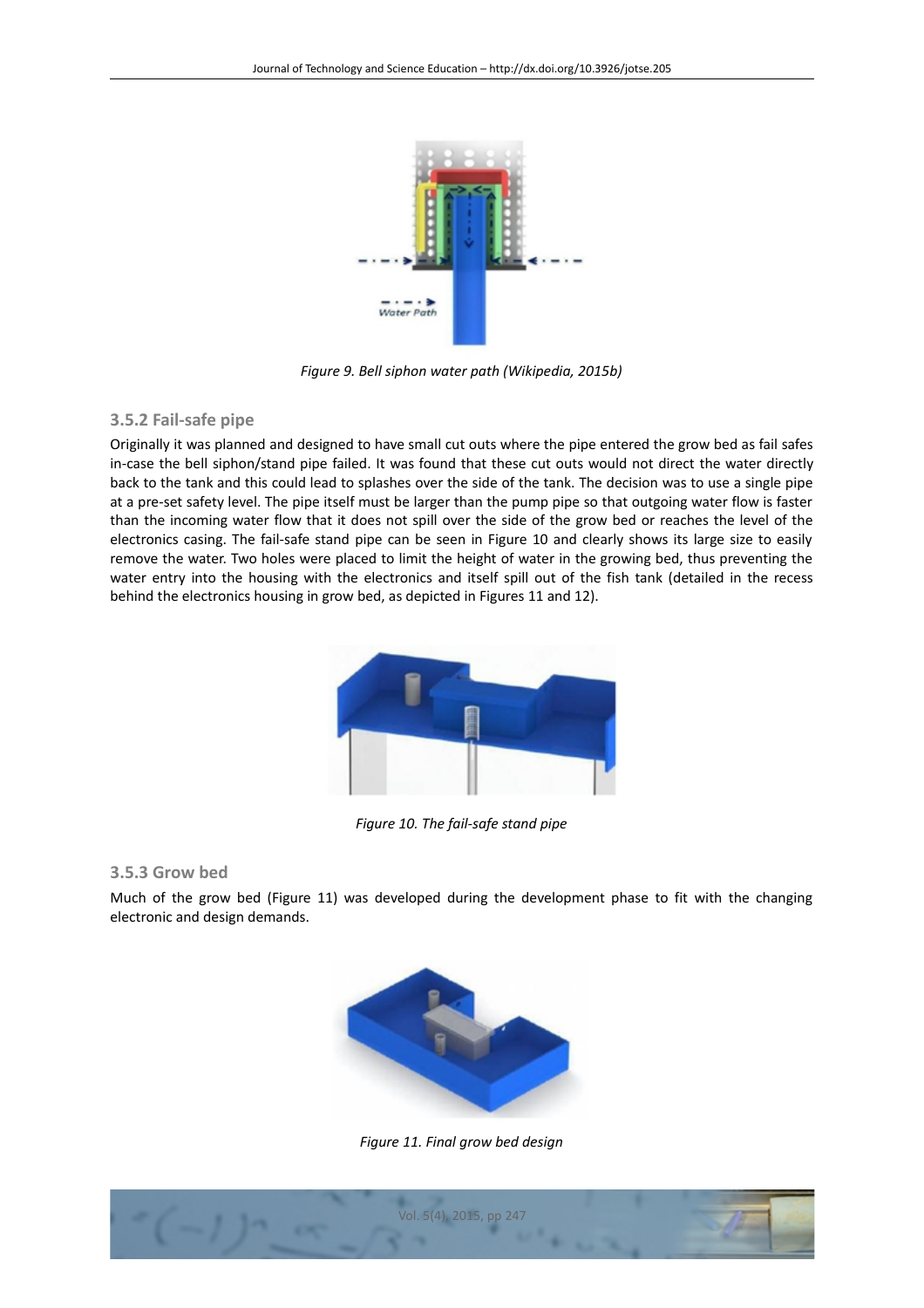Cut outs were added to the bed to allow the pump tubing to go straight into the bed instead of sitting atop a side (Figure 12). The sides of the bed were increased by 10 mm to allow extra space for water. As can be seen in Figure 13, holes were added for the stand pipes, and stabilizing features were added to keep the bed in place.



*Figure 12. Cut outs in the grow bed*



*Figure 13. Grow bed cross-section*

## **3.5.4 Electronic housing**

The placement of the electronics was an area which required a large amount of time due to the safety risk between electronics and water. It was decided to create a small space within the grow bed for the electronics (Figure 14). This small area would come with a lid for easy removal of the electronics while also keeping them safe from water splashes. The housing should also include a small cut out from the back where the wires could pass through so that the lid could stay secure.



*Figure 14. Electronic housing*

## **3.6 Control**

Aquaponics systems need to frequently check the water temperature and pH level (Rius-Ruiz, Andrade, Riu & Rius, 2014). Therefore, the Aquaponics System will monitor temperature, pH and the ability of oxidation / reduction potential (ORP) of the tank, display the results on a Liquid Crystal Display (LCD) screen and control the water flow. A microcontroller board will be responsible for performing these tasks automatically. The next step was to choose the components and assemble the electronic control system.

The motherboard chosen is the Arduino Duemilanove ARDU-004, programmable with the free Arduino software. It has 14 digital pins operating at 5 V, which can be used as an input or output, as well as 6 analog inputs. The selected LCD module, which is small and cheap, is connected to the power supply (5 V) and to the Arduino motherboard. The temperature sensor chosen is the DS18B20. It is waterproof, has a temperature range sufficient for the application and is powered by the data line to the Phidget Interface Kit 8/8/8 Model: PHD-1018 2. The ASP2000 pH sensor was selected to measure the pH level from 0 to 14. It requires a pH/ORP adapter (PHD-1130) to connect to the motherboard. Since all selected components need 5 V power supply, the choice was the INM-0761 power supply, which outputs sufficient current for the whole control system (2.5 A). Finally, a relay commanded by the microcontroller board works as a switch to connect and disconnect the water pump.

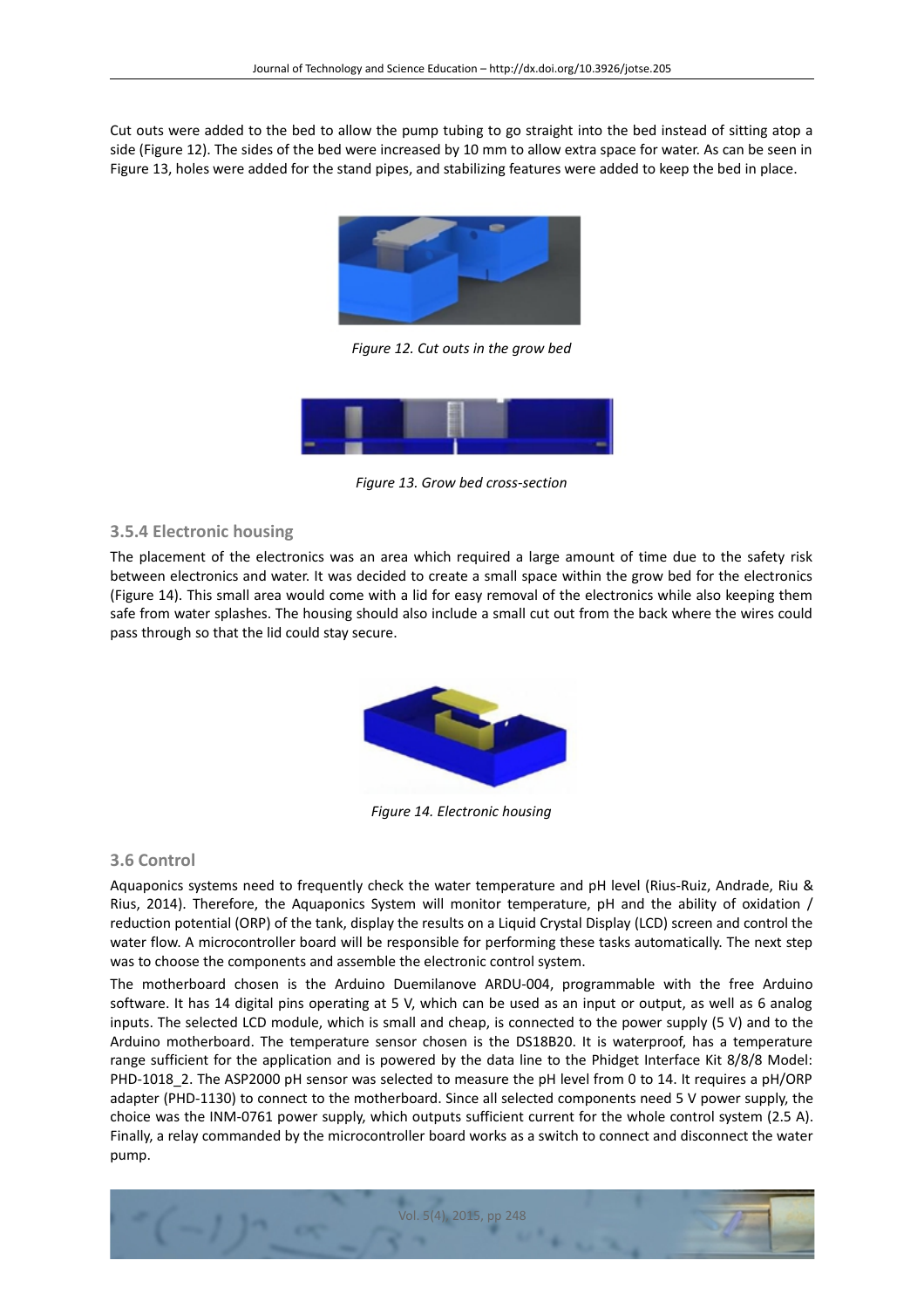In the following electronic schematic (Figure 15) are presented the main electronic components, how they are set up and how they connect with each other.

![](_page_14_Figure_2.jpeg)

*Figure 15. Schematic diagram of the entire electronic circuit*

## **3.7 Functionalities**

The Aquaponics System operates as following:

- The water from the fish tank is pumped in the grow bed by the water pump. The pump is controlled by the Arduino, manipulated by the relay and programmed to switch on/off at predefined intervals.
- When the water level reaches the upper limit of the siphon bell, the grow bed must be emptied and refilled. This process first provides the plants with necessary nutrients and then allows the water to flow back into the fish tank through a small pipe.
- Sensors within the tank send information to the Arduino, which is then displayed on the LCD screen.

If, for an unknown reason, the siphon bell does not work, or is not sufficient to discharge the water at the same rate that the pump fills the grow bed, the two side outputs must ensure that the water level inside the grow bed does not increase and overflow the aquaponics system.

## **4 EXPERIMENTAL TESTS AND RESULTS**

Prior to the ultimate test (whether or not the integrated aquaponics system works), the team specified the following set of functional tests to be completed by the end prototype in order to be considered functional: (i) the water must be pumped from the tank to the grow bed with a time interval defined by the Arduino, (ii) the water must then slowly drain from the grow bed over a set period of time, (iii) the fail-safe pipe must remove all water in case of a pump malfunction, (iv) sensors must relay information to the user at all times through the screen, and, finally, (v) both plant and fish culture must live together safely in a symbiotic environment.

Tests were performed to ensure that all components would be safe within the electronic system. Additionally, were completed tests to check three different areas of the electronics:

- relay
- current driver, and
- sensors.

All these tests were accomplished successfully.

Figure 16 depicts a photo of the assembled Aquaponics System. As it is possible to see, at a later stage of the project implementation, it was decided to build an external box for holding all the electronics and also the water pump.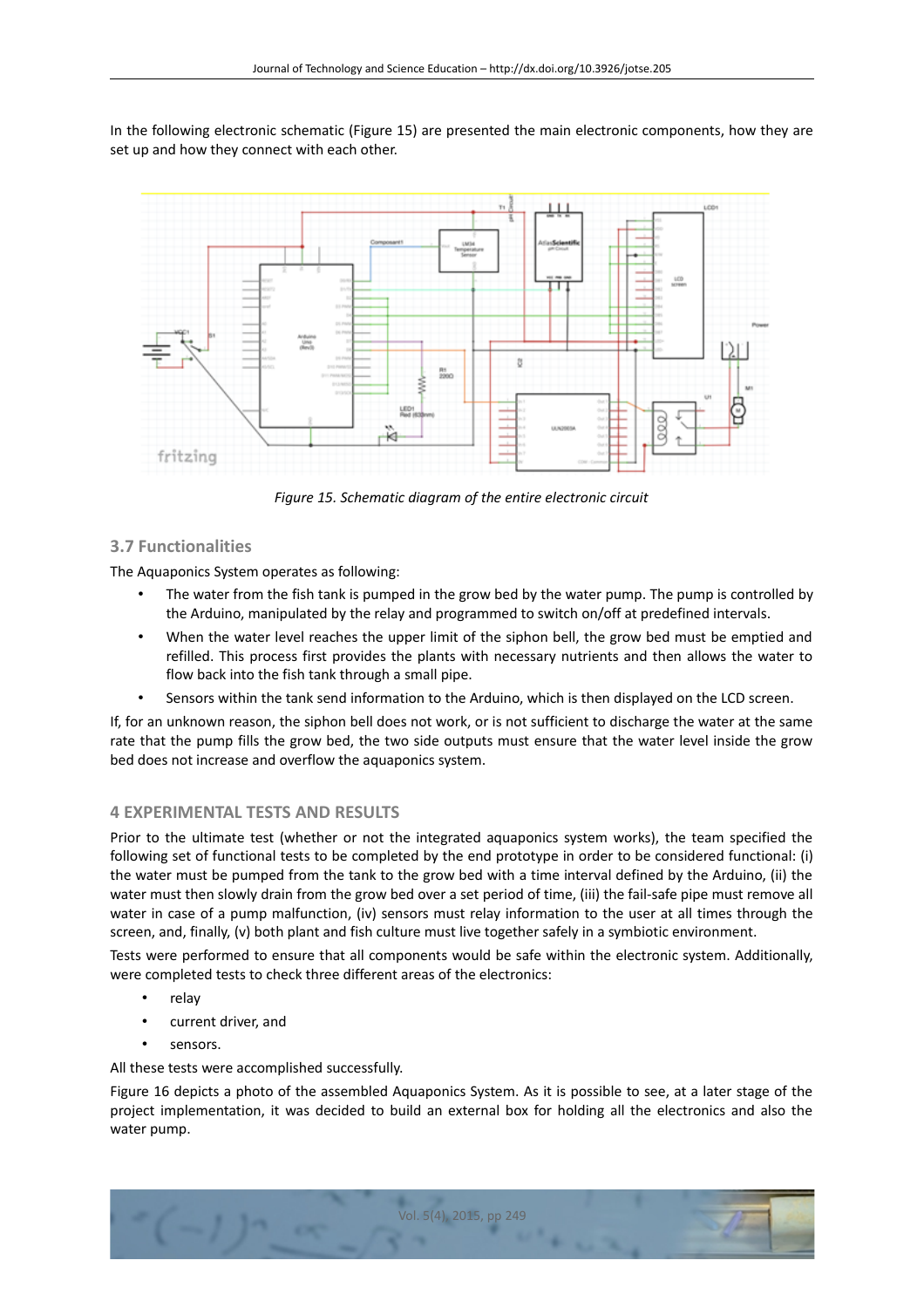![](_page_15_Picture_1.jpeg)

*Figure 16. Photo of the assembled system*

Figure 17 shows the contents of the electronics box, including the LCD display with the pH and the temperature of the water.

![](_page_15_Picture_4.jpeg)

*Figure 17. Photo of the control system and LCD*

The system has been running successfully for more than a year. It has sustained six Cichlid (*Amatitlania nigrofasciata*) fishes together with two ornamental plants: maidenhair fern (*Adiantum capillus veneri*) and creeping fig or climbing fig (*Ficus pimila*). During this period, the plants had to be pruned several times due to extensive growth.

## **5 CONCLUSION**

The main objective was to create a working system that supported both fish and plant cultures and the team has, through research, teamwork, brainstorming and development, achieved the objective and produced a low cost aesthetically pleasing prototype. The tests conducted showed that the electronics monitor the water temperature and pH parameters permanently. In terms of optimal sustainability of the system, the pump should run at 15 min to 30 min intervals. This allows saving power compared to a continuous system and provides plants extra oxygen in order for quicker growth. The students state that "*we have completed the requirements and also expanded so that the system will be successful within the intended target market due to an aesthetic design and simple functionality*." (Mesas Llauradó et al., 2014).

Regarding the process, the team reports that: "*After moving swiftly through the design stages and using all aspects (ethics, marketing, etc.) to create a quality design, we found that it was possible to create a simple product that fitted our needs. However, the technology/electronics that would be incorporated in the system*

![](_page_15_Picture_10.jpeg)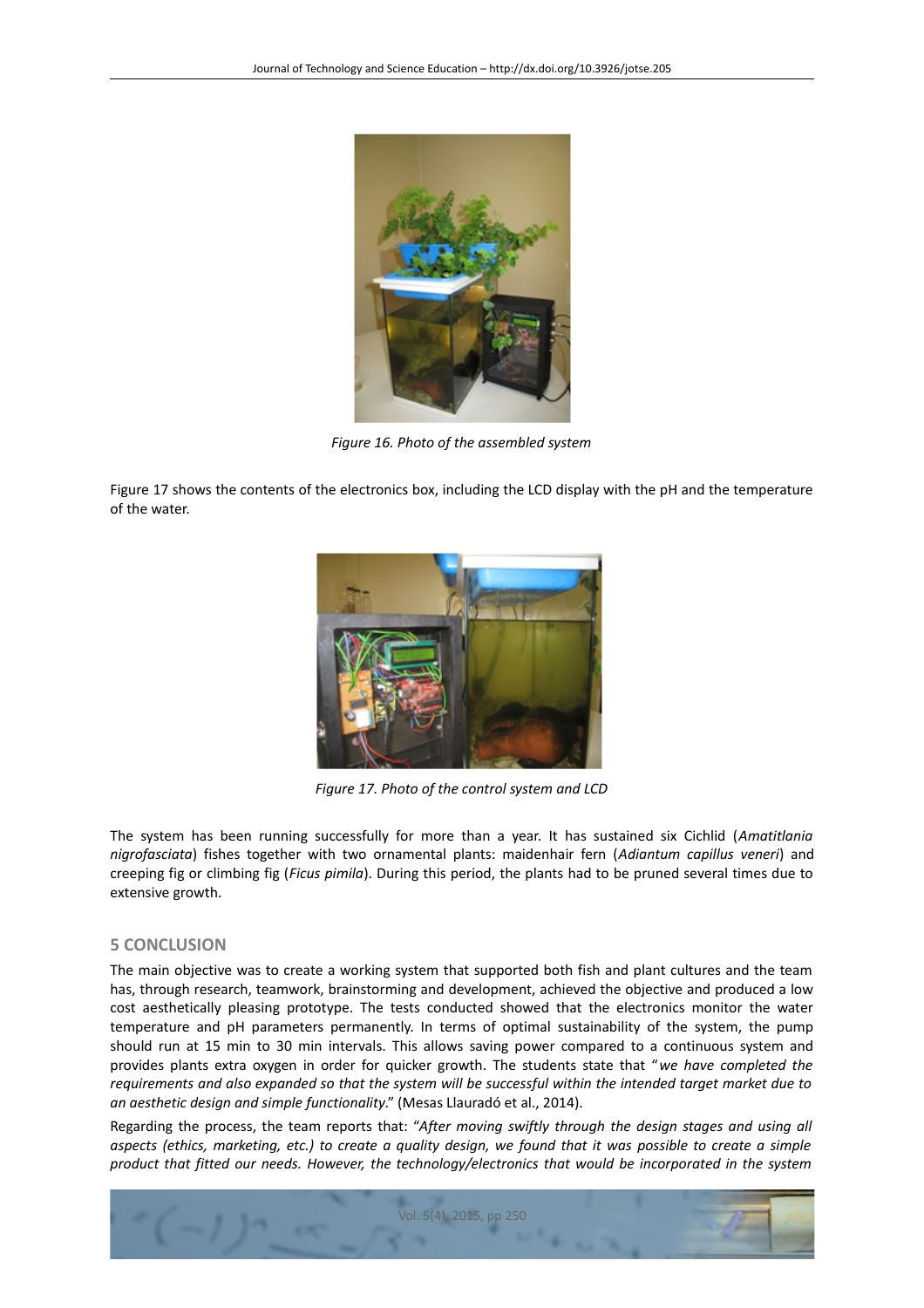*also affected the final design due to restraints regarding size and placement. Taking this into account we developed an attractive system that combines art and technology together. Through development we were pushed to change many features of the design and many of these simplified the final product and led to an overall cheaper and easy to manufacture prototype. Overall, we found that from the initial brainstorming to the final renders, our ideas of a successful and quality aquaponics system had changed vastly. This knowledge was gained mostly through research and we believe that this led to the creation of a desirable and functioning system that fits well into the intended markets*." (Mesas Llauradó et al., 2014).

In the end of this project, the team members gained new multidisciplinary knowledge and increased their team work and cross-cultural communication skills, which are competencies difficult to acquire in traditional capstone/internship projects.

Aquaponics is a climate smart agriculture system that allows people to bring nature into the comfort of their homes. Regarding future developments, it would be interesting to create a cheaper product, using recycled materials, for shipping or manufacturing in third world countries. The benefits of aquaponics systems in these countries would be immediately felt due to the increase in both food and water resources.

#### **REFERENCES**

American Society for Engineering Education (2010). *The Green Report - Engineering Education for a Changing World*. Available online at: <http://www.asee.org/papers-and-publications/publications/The-Green-Report.pdf>

Aquaponics How To (2015). *What Plants Grow in Aquaponic Systems?*. Available online at: <http://www.aquaponicshowto.com/aquaponics-plants/overview/22/>

Aquaponics Plans (2009). *Creating a Sustainable Food Supply Through Aquaponics*. Available online at: <http://aquaponicsplan.com/creating-a-sustainable-food-supply-through-aquaponics>

Back to the Roots (2015a). *Water Garden*. Available online at: <http://backtotheroots.com/products/watergarden>

Back to the Roots (2015b). *Back to the Roots*. Available online at: <https://www.backtotheroots.com/>

Backyard Aquaponics (2012). *What is Aquaponics?*. Available online at: [http://www.backyardaquaponics.com/guide-to](http://www.backyardaquaponics.com/guide-to-aquaponics/what-is-aquaponics/)[aquaponics/what-is-aquaponics/](http://www.backyardaquaponics.com/guide-to-aquaponics/what-is-aquaponics/)

Backyard Aquaponics (2012a). *Type of systems*. Available online at: [http://www.backyardaquaponics.com/guide-to](http://www.backyardaquaponics.com/guide-to-aquaponics/running-of-the-system/)[aquaponics/running-of-the-system/](http://www.backyardaquaponics.com/guide-to-aquaponics/running-of-the-system/)

Backyard Aquaponics (2012b). *Backyard Aquaponics*. Available online at: [https://www.backyardaquaponics.com](https://www.backyardaquaponics.com/)

Buzby, K.M., & Lin, L.-S. (2014). Scaling aquaponic systems: Balancing plant uptake with fish output. *Aquacultural Engineering*, 63, 39-44. <http://dx.doi.org/10.1016/j.aquaeng.2014.09.002>

Committee on the Engineer of 2020 (2005). *Educating the Engineer of 2020: Adapting Engineering Education to the New Century*. Available online at: <http://www.nap.edu/catalog/11338.html>

Duderstadt, J. (2008). *Engineering for a Changing World - A Roadmap to the Future of American Engineering Practice, Research, and Education*. Available online at: [http://milproj.dc.umich.edu/publications/EngFlex\\_report/download/EngFlex Report.pdf](http://milproj.dc.umich.edu/publications/EngFlex_report/download/EngFlex%20Report.pdf)

Endut, A., Jusoh, A., Ali, N., Nik, W.B.W., & Hassan, A. (2010). A study on the optimal hydraulic loading rate and plant ratios in recirculation aquaponic system. *Bioresource Technology*, 101(5), 1511-1517. <http://dx.doi.org/10.1016/j.biortech.2009.09.040>

EPS@ISEP Team (2014). *European Project Semester – EPS@ISEP Project description*. Available online at: [http://ave.dee.isep.ipp.pt/~mbm/PROJE-EPS/1314/Proposals/EPS\\_PROJECT\\_2014\\_T5.pdf](http://ave.dee.isep.ipp.pt/~mbm/PROJE-EPS/1314/Proposals/EPS_PROJECT_2014_T5.pdf)

Gjedrem, T., Robinson, N., & Rye, M. (2012). The importance of selective breeding in aquaculture to meet future demands for animal protein: A review. *Aquaculture*, 350, 117-129. <http://dx.doi.org/10.1016/j.aquaculture.2012.04.008>

Green Society Association (2013). *Why Aquaponics*. Available online at: <http://www.greensociety.co/aquaponics/>

Greenfish Aquaponics (2011). *The Nitrogen Cycle - Understanding the nitrogen cycle within aquaponics*. Available online at: <http://aquaponics.ie/wordpress/index.php/what-is-aquaponics/the-nitrogen-cycle/>

Gregory, S.P., Dyson, P.J., Fletcher, D., Gatland, P., & Shields, R.J. (2012). Nitrogen removal and changes to microbial communities in model flood/drain and submerged biofilters treating aquaculture wastewater. *Aquacultural Engineering*, 50, 37-45. <http://dx.doi.org/10.1016/j.aquaeng.2012.03.006>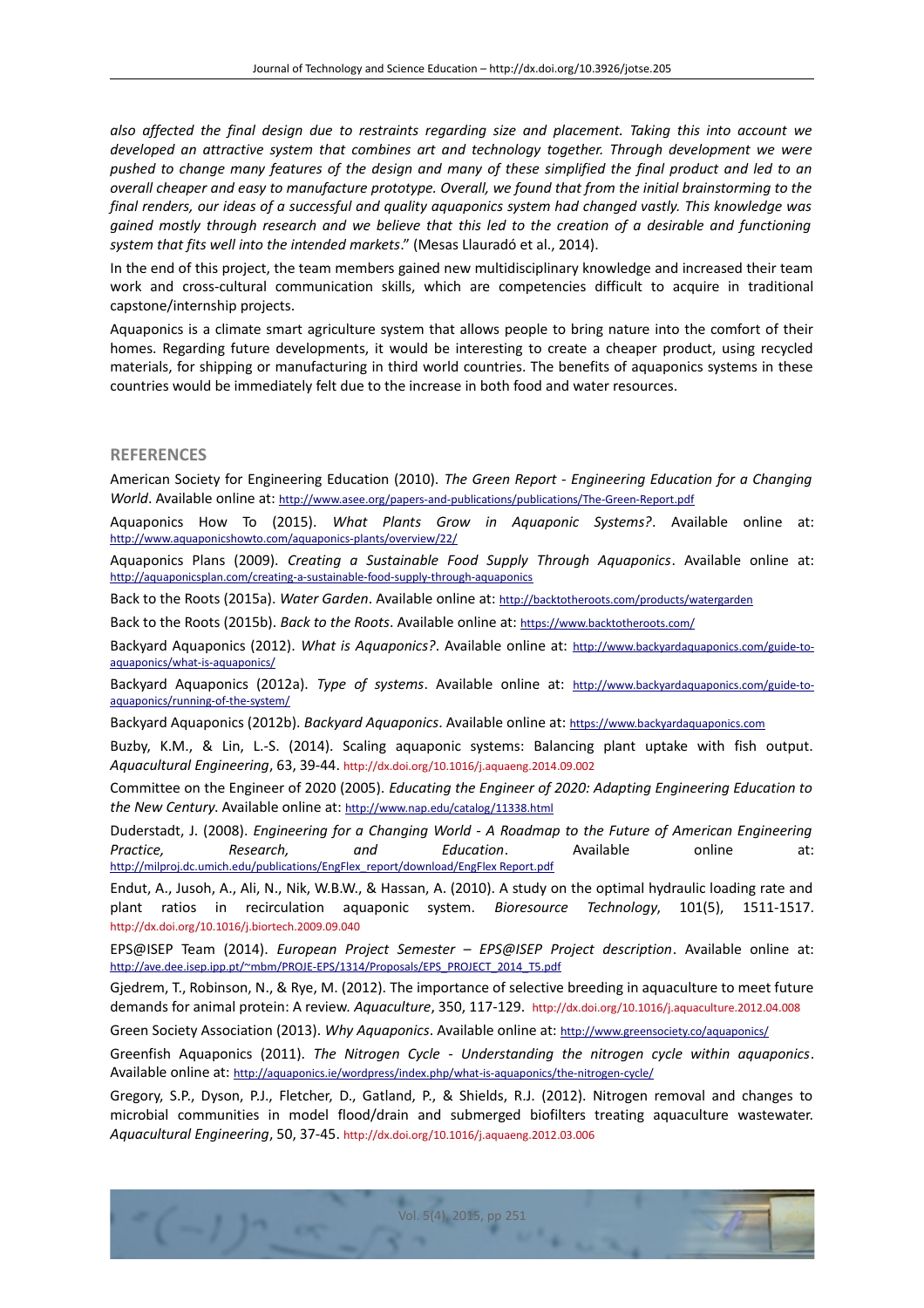Japan Aquaponics (2015). *DIY Aquaponics Guide for Growbeds*. Available online at: [http://www.japan](http://www.japan-aquaponics.com/growbed-guide.html)[aquaponics.com/growbed-guide.html](http://www.japan-aquaponics.com/growbed-guide.html)

Love, D.C., Fry, J.P., Li, X., Hill, E.S., Genello, L., Semmens, K. et al. (2015). Commercial aquaponics production and profitability: Findings from an international survey. *Aquaculture*, 435, 67-74. <http://dx.doi.org/10.1016/j.aquaculture.2014.09.023>

Malheiro, B., Silva, M., Ribeiro, M.C., Guedes, P., & Ferreira, P. (2014). The European Project Semester at ISEP: The Challenge of Educating Global Engineers. *European Journal of Engineering Education (EJEE)*, 40(3), 328-346. <http://dx.doi.org/10.1080/03043797.2014.960509>

Mesas Llauradó, A., Docherty, A., Méry, G., Sokolowska, N., & Keane, S. (2014). *Aquaponics System – Final Report*. Available at: [http://www.eps2014-wiki5.dee.isep.ipp.pt/lib/exe/fetch.php?media=aquaponicssystem\\_final.pdf](http://www.eps2014-wiki5.dee.isep.ipp.pt/lib/exe/fetch.php?media=aquaponicssystem_final.pdf)

National Academy of Engineering (2008). *Grand Challenges for Engineering*. Available online at: <http://www.engineeringchallenges.org/File.aspx?id=11574&v=ba24e2ed>

Nelson and Pade, Inc. (2015). *Recommended Plants and Fish in Aquaponics*. Available online at: <http://aquaponics.com/page/recommended-plants-and-fish-in-aquaponics>

Nelson Pade's Inc. (2015). *Nelson Pade's shop*. Available online at: <https://aquaponics.com/>

Rakocy, J.E., Masser, M.P., & Losordo, T.M. (2006). Recirculating Aquaculture Tank Production Systems: Aquaponics—Integrating Fish and Plant Culture. *SRAC Publication*, 454, 1-16.

Rasmussen, M.R., Laursen, J., Craig, S.R., & McLean, E. (2005). Do fish enhance tank mixing?. *Aquaculture*, 250(1), 162-174. <http://dx.doi.org/10.1016/j.aquaculture.2005.02.041>

Rius-Ruiz, F.X., Andrade, F.J., Riu, J., & Rius, F.X. (2014). Computer-operated analytical platform for the determination of nutrients in hydroponic systems. *Food Chemistry*, 147, 92-97. <http://dx.doi.org/10.1016/j.foodchem.2013.09.114>

UNESCO (2010). *Engineering: Issues, Challenges and Opportunities for Development*. Available online at: <http://unesdoc.unesco.org/images/0018/001897/189753e.pdf>

van Kessel, M.A.H.J., Harhangi, H. R., Schoonen, K.v.P., Vossenberg, J.v. de, Flik, G., Jetten, M.S.M. et al (2010). Biodiversity of N-cycle bacteria in nitrogen removing moving bed biofilters for freshwater recirculating aquaculture systems. *Aquaculture*, 306(1), 177-184. <http://dx.doi.org/10.1016/j.aquaculture.2010.05.019>

Wikipedia (2015a). *Archocentrus Nigrofasciatus*. Available online at: [http://upload.wikimedia.org/wikipedia/commons/6/6c/Archocentrus\\_nigrofasciatus\\_female.jpg](http://upload.wikimedia.org/wikipedia/commons/6/6c/Archocentrus_nigrofasciatus_female.jpg)

Wikipedia (2015b). *Bell siphon*. Available online at: <http://upload.wikimedia.org/wikipedia/commons/thumb/e/e1/Lappo.svg/220px-Lappo.svg.png>

**Citation:** Duarte, A.J., Malheiro, B., Ribeiro, C., Silva, M.F., Ferreira, P., & Guedes, P. (2015). Developing an aquaponics system to learn sustainability and social compromise skills. *Journal of Technology and Science Education (JOTSE), 5(4), 235-253.* <http://dx.doi.org/10.3926/jotse.205>

On-line ISSN: 2013-6374 – Print ISSN: 2014-5349 – DL: B-2000-2012

## **AUTHOR BIOGRAPHY**

#### **Abel J. Duarte**

Abel J. Duarte was born in January 27, 1969. He has a BSc and a 5-year degree in chemical engineering from the Polytechnic Institute of Porto followed by an M.Sc. and a PhD in chemistry from the Faculty of Engineering of the University of Porto. He is Adjunct Professor at the Department of Chemical Engineering of ISEP, the School of Engineering of the Polytechnic Institute of Porto, and a researcher of REQUIMTE/LAQV. His research interests include sustainable development, biochemical systems and engineering education.